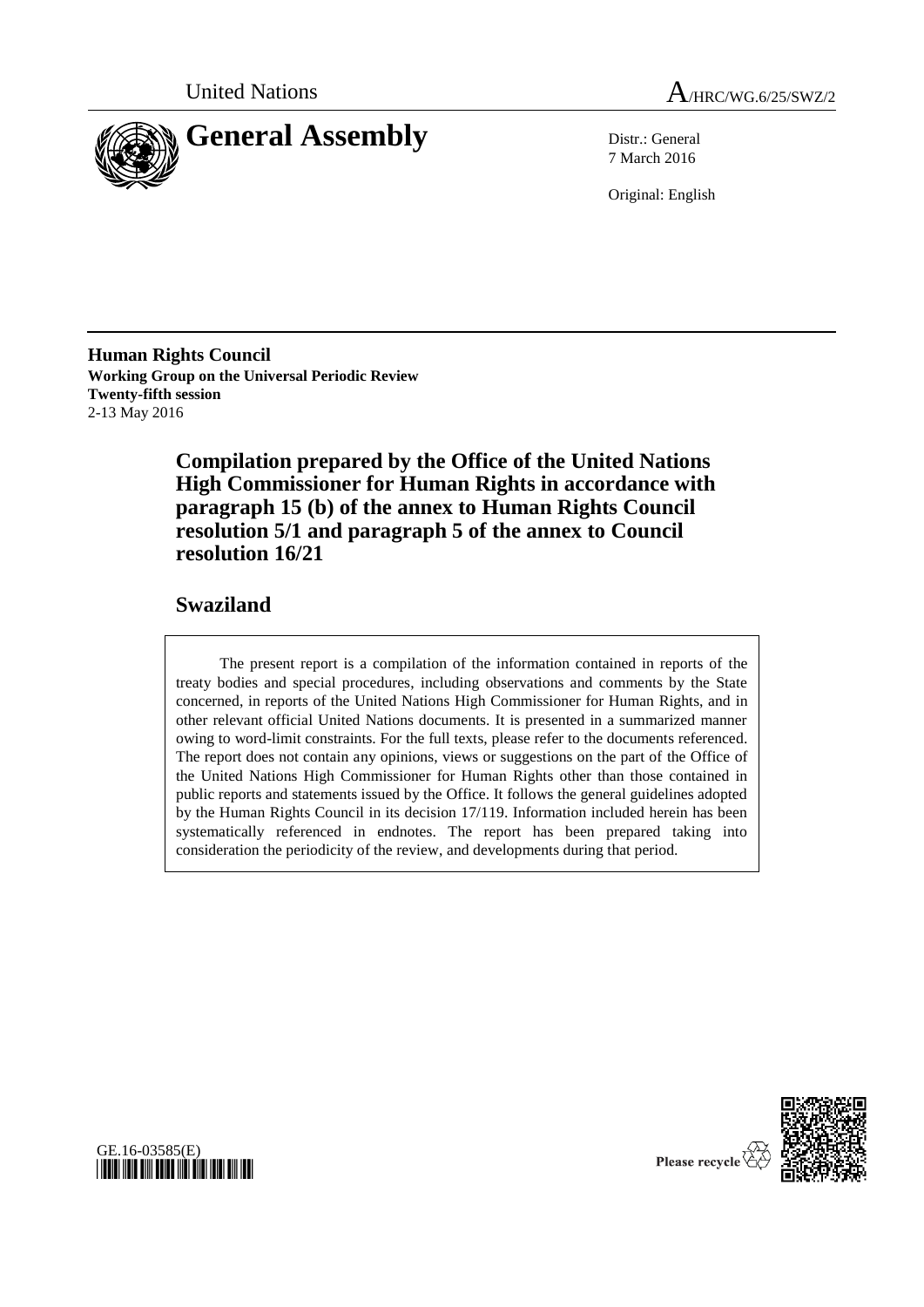## **I. Background and framework**

### **A. Scope of international obligations**<sup>1</sup>

#### **1.** International human rights treaties<sup>2</sup>

|                                                         | Status during previous cycle              | Action after review                      | Not ratified/not accepted |
|---------------------------------------------------------|-------------------------------------------|------------------------------------------|---------------------------|
| Ratification, accession ICERD (1969)<br>or succession   |                                           | <b>OP-CRC-AC (2012)</b>                  | <b>ICCPR-OP 2</b>         |
|                                                         | <b>ICESCR (2004)</b>                      | OP-CRC-SC (2012)                         | OP-CAT                    |
|                                                         | <b>ICCPR (2004)</b>                       | CRPD (2012)                              | <b>ICRMW</b>              |
|                                                         | <b>CEDAW</b> (2004)                       |                                          | ICPPED (signature, 2007)  |
|                                                         | CAT (2004)                                |                                          |                           |
|                                                         | CRC (1995)                                |                                          |                           |
| Reservations and/or<br>declarations                     | <b>CRC</b><br>(declaration, art. 4, 1995) | OP-CRC-AC<br>(declaration, art. 3, 2012) |                           |
| Complaints                                              | CAT, arts. 20 (2004)                      | OP-CRPD, art. 6 (2012)                   | ICERD, art. 14            |
| procedures, inquiries<br>and urgent action <sup>3</sup> |                                           |                                          | CAT, arts. 21 and 22      |
|                                                         |                                           |                                          | OP-ICESCR                 |
|                                                         |                                           |                                          | ICCPR, art. 41            |
|                                                         |                                           |                                          | <b>ICCPR-OP1</b>          |
|                                                         |                                           |                                          | OP-CEDAW                  |
|                                                         |                                           |                                          | OP-CRC-IC                 |
|                                                         |                                           |                                          | <b>ICRMW</b>              |
|                                                         |                                           |                                          | <b>ICPPED</b>             |

1. In 2014, the Committee on the Elimination of Discrimination against Women encouraged Swaziland to ratify OP-CEDAW and to consider ratifying ICPPED and ICRMW.<sup>4</sup>

2. The United Nations country team noted that, in 2012, the country had ratified 29 international instruments, which included the Protocol to Prevent, Suppress and Punish Trafficking in Persons, Especially Women and Children, supplementing the United Nations Convention against Transnational Organized Crime, the Convention on the Protection and Promotion of the Diversity of Cultural Expressions and the Convention on the Means of Prohibiting and Preventing the Illicit Import, Export and Transfer of Ownership of Cultural Property.<sup>5</sup>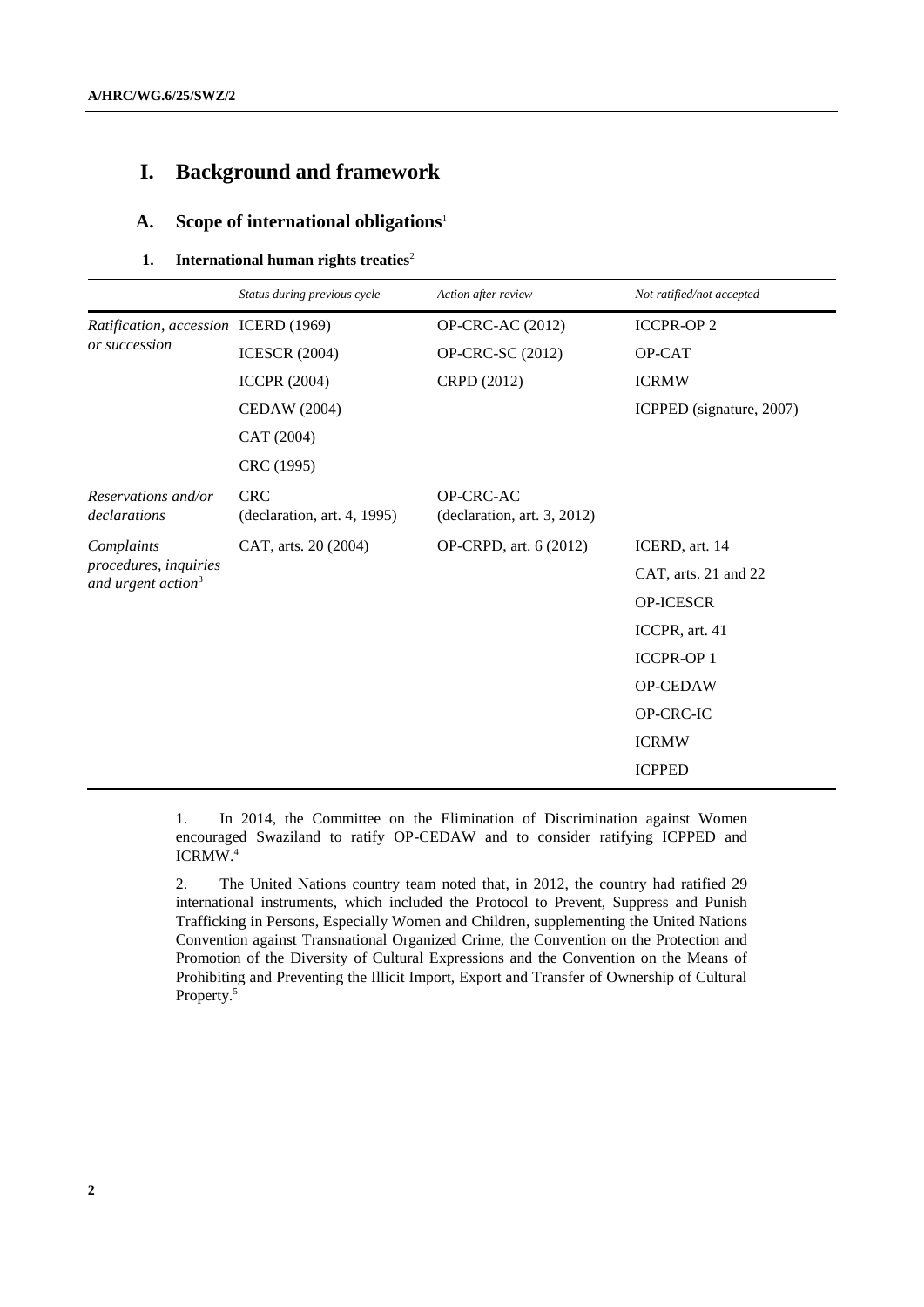|                                                    | Status during previous cycle                                                  | Action after review | Not ratified                                                               |
|----------------------------------------------------|-------------------------------------------------------------------------------|---------------------|----------------------------------------------------------------------------|
| Ratification,<br><i>accession or</i><br>succession |                                                                               |                     | Convention on the Prevention and<br>Punishment of the Crime of<br>Genocide |
|                                                    |                                                                               |                     | Rome Statute of the International<br>Criminal Court                        |
|                                                    |                                                                               |                     | Palermo Protocol <sup>6</sup>                                              |
|                                                    | Conventions on refugees and stateless<br>$persons^7$                          |                     |                                                                            |
|                                                    | Geneva Conventions of 12 August 1949<br>and Additional Protocols I and $II^8$ |                     | Additional Protocol III to the<br>1949 Geneva Conventions <sup>9</sup>     |
|                                                    | $\rm ILO$ fundamental conventions <sup>10</sup>                               |                     |                                                                            |
|                                                    |                                                                               |                     | ILO Conventions Nos. 169 and<br>$189^{11}$                                 |
|                                                    | Convention against Discrimination in<br>Education                             |                     |                                                                            |

#### **2. Other main relevant international instruments**

#### **B. Constitutional and legislative framework**

3. Acknowledging that progress had been made regarding the ratification of key human rights instruments, the country team noted that the implementation of those instruments remained a challenge.<sup>12</sup>

4. Noting that there was no systematic law and policy reform effort to ensure the timely harmonization of national laws and policies with the provisions of the Constitution,<sup>13</sup> the country team recommended that Swaziland carry out a reform exercise to align its laws with the Constitution and human rights instruments.<sup>14</sup>

5. The country team recalled that, in 2011, it had been recommended that Swaziland repeal or amend the Suppression of Terrorism Act of 2008, the Sedition and Subversive Activities Act of 1938, the Proscribed Publications Act of 1968 and other pieces of security legislation, to bring them into accordance with international human rights standards.<sup>15</sup> It reported that, in 2015, the Government had initiated the review of the Suppression of Terrorism Act.<sup>16</sup> The International Labour Organization (ILO) Committee on the Application of Standards noted that the Government was also amending the Public Order Act of 1965. 17

6. The Committee on the Elimination of Discrimination against Women noted with concern that a number of draft laws and policies with an important bearing on women's rights, such as the bills on marriage, administration of estates, transnational crime, employment, legal aid, sexual offences and domestic violence and land policy, were still pending. It recommended that Swaziland urgently adopt the laws and policies that are pending.<sup>18</sup>

7. The Committee on the Elimination of Discrimination against Women called upon Swaziland to establish a law review commission, which should conduct a gender analysis of its laws with a view to harmonizing them with the Convention.<sup>19</sup>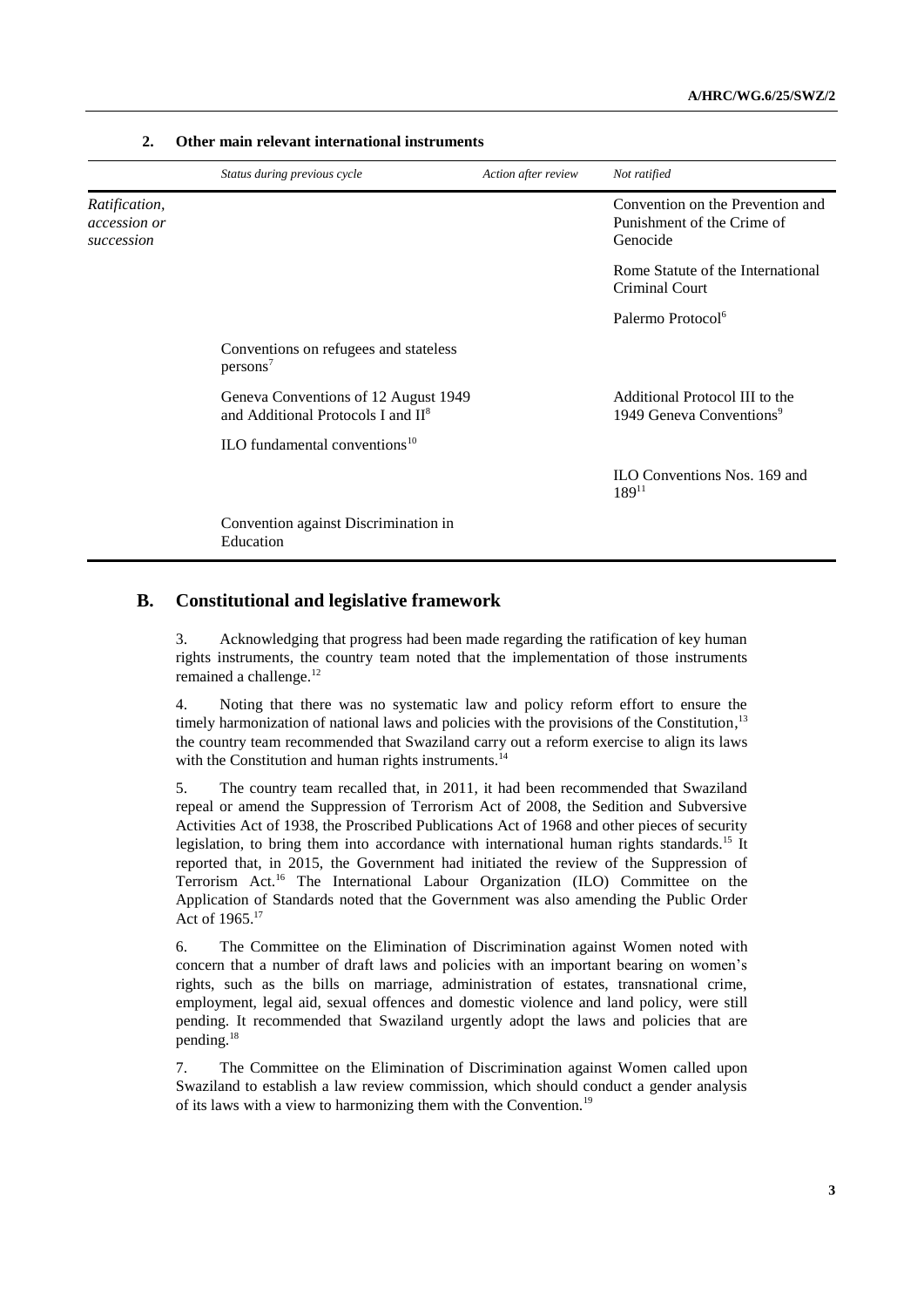8. The Committee on the Elimination of Discrimination against Women called upon Swaziland to adopt a comprehensive legal definition of discrimination against women in line with the Convention, covering all prohibited grounds of discrimination.<sup>20</sup>

9. The Committee on the Elimination of Discrimination against Women regretted that section 28 (2) of the Constitution stated that the provision of the facilities and opportunities necessary to enhance the welfare of women to enable them to realize their full potential and advancement was subject to availability of resources. It called upon Swaziland to review that section so that it complies with the immediate nature of the obligation to realize rights under the Convention. $21$ 

10. In 2011, the Working Group on the issue of discrimination against women in law and in practice sent a letter to Swaziland concerning discriminatory provisions against women in nationality legislation. According to the information received, legislation discriminated against women in that they were not able to confer their Swazi nationality to their children. Reportedly, according to the 2005 Constitution, children born inside or outside of Swaziland prior to 2005 to at least one Swazi parent acquired Swazi citizenship, but children born after 2005 only acquired citizenship from Swazi fathers.<sup>22</sup>

11. The Office of the United Nations High Commissioner for Refugees (UNHCR) recommended that Swaziland amend its nationality law to include a safeguard to ensure that children born on the territory who would otherwise be stateless automatically acquire Swazi nationality; amend articles 43 and 44 of its Constitution so that Swazi women can transfer nationality to their children and their foreign spouse on the same basis as men; and consider undertaking a study or survey to identify the number of stateless people in the country.<sup>23</sup>

12. UNHCR stated that, as regarded the prevention and reduction of statelessness, the national legislation did not yet fully implement domestically the international legal obligations of Swaziland. 24

13. UNHCR noted that the 2015 Refugee Bill was expected to be presented in Parliament in the near future, although an exact date had not yet been set. It commended Swaziland for introducing a new refugee definition and new provisions on the rights and duties of refugees. 25

14. Noting that article 15 of the Refugee Bill could result in refugees and asylum seekers being arbitrarily deprived of the right to freedom of movement, UNHCR recommended that Swaziland allow asylum seekers and refugees to continue enjoying freedom of movement and residence in the country, in accordance with its international obligations. 26

15. UNHCR recommended that Swaziland insert the principle of the best interest of the child as a horizontal provision in the 2015 Refugee Bill and incorporate the full wording of article  $3(1)$  of CRC.<sup>27</sup>

### **C. Institutional and human rights infrastructure and policy measures**

16. The country team reported that the administration of human rights fell within the jurisdiction of the Ministry of Justice and Constitutional Affairs.<sup>28</sup>

17. Indicating that the Constitution created a number of key human rights institutions, including the Human Rights and Public Administration Commission, the country team mentioned that the main functions of the Commission included investigating human rights violations, receiving complaints of injustice, corruption and abuse of power in office and taking appropriate action to remedy and correct those violations.<sup>29</sup>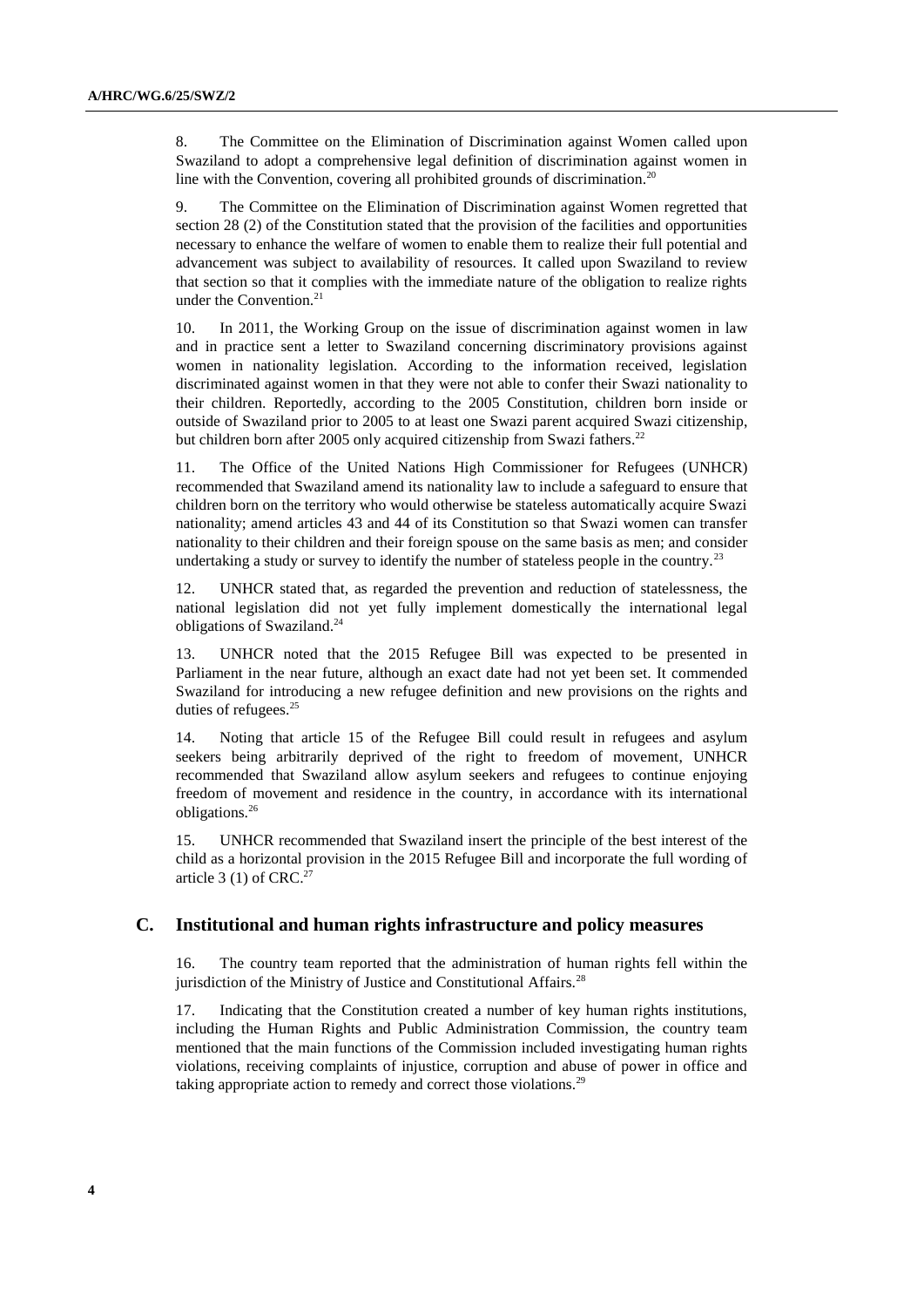18. Recalling that several recommendations from the first universal periodic review of Swaziland had focused on strengthening the capacity, functionality, independence and legal framework of the Human Rights Public Administration Commission to ensure conformity with the principles relating to the status of national institutions for the promotion and protection of human rights (the Paris Principles) as a national human rights institution,<sup>30</sup> the country team noted that, in 2015, the Commission's Secretariat had been strengthened through the appointment of a chief executive officer, a legal officer and three human rights examiners. It added that, for improved accessibility, the Commission's office had been relocated to Mbabane.<sup>31</sup>

19. The Committee on the Elimination of Discrimination against Women noted that the Gender and Family Issues Unit had been elevated to a department within the Office of the Deputy Prime Minister, but was concerned that it was extremely underresourced in both human and financial terms. The Committee recommended that Swaziland provide adequate financial and human resources to the Department.<sup>32</sup> The country team made a similar recommendation. 33

20. Recalling that, in its 2011 review, Swaziland had received recommendations regarding the development and adoption of a national human rights strategy and action plan,<sup>34</sup> the country team recommended that Swaziland develop and institutionalize the national mechanism for the implementation of national policies and finalize, adopt and implement the National Strategy and Action Plan to End Violence, the Social Protection Strategy and Action Plan and the Land Policy. It also recommended implementing the National Disaster Management Act and strengthening the National Disaster Management Authority.<sup>35</sup>

# **II. Cooperation with human rights mechanisms**

## **A. Cooperation with treaty bodies**

### **1. Reporting status**

| Treaty body                                                                      | Concluding<br>observations included<br>in previous review | Latest report<br>submitted since<br>previous review | Latest concluding<br>observations | Reporting status                                               |
|----------------------------------------------------------------------------------|-----------------------------------------------------------|-----------------------------------------------------|-----------------------------------|----------------------------------------------------------------|
| Committee on the March 1997<br>Elimination of<br>Racial<br><b>Discrimination</b> |                                                           |                                                     |                                   | Combined fifteenth to nineteenth<br>reports overdue since 2006 |
| Committee on<br>Economic, Social<br>and Cultural<br>Rights                       |                                                           |                                                     |                                   | Initial report overdue since 2006                              |
| Human Rights<br>Committee                                                        |                                                           |                                                     |                                   | Initial report overdue since 2005                              |
| Committee on the -<br>Elimination of<br>Discrimination<br>against Women          |                                                           | 2012                                                | <b>July 2014</b>                  | Third report due 2018                                          |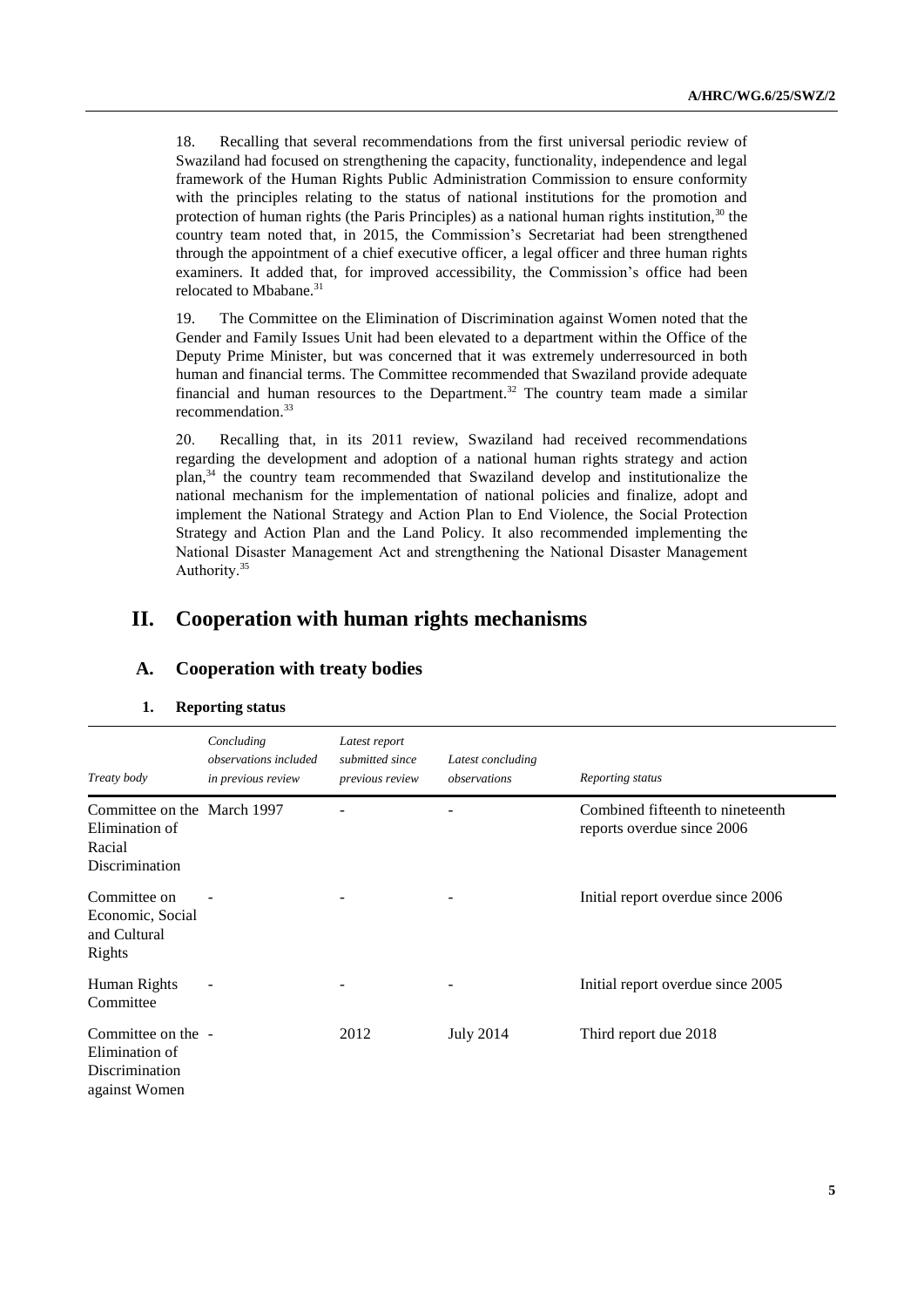#### **A/HRC/WG.6/25/SWZ/2**

| Committee<br>against Torture                                        | $\overline{\phantom{a}}$ |                          |                          | Initial report overdue since 2005                                                                                              |
|---------------------------------------------------------------------|--------------------------|--------------------------|--------------------------|--------------------------------------------------------------------------------------------------------------------------------|
| Committee on the September 2006<br>Rights of the<br>Child           |                          | $\overline{\phantom{a}}$ | ۰                        | Combined second to fourth reports<br>overdue since 2011; initial reports on<br>OP-CRC-AC and OP-CRC-SC overdue<br>since $2014$ |
| Committee on the -<br><b>Rights of Persons</b><br>with Disabilities |                          |                          | $\overline{\phantom{0}}$ | Initial report overdue since 2014                                                                                              |

21. The Committee on the Elimination of Discrimination against Women recommended that Swaziland consider seeking international assistance and avail itself of technical assistance in the development and implementation of a comprehensive programme aimed at the implementation of the Committee's recommendations and the Convention as a whole. It also called upon Swaziland to continue its cooperation with the specialized agencies and programmes of the United Nations system.<sup>36</sup>

22. The country team indicated that Swaziland had been encouraged to identify its needs for technical and financial assistance to catch up on the backlog accumulated in the submission of reports to treaty bodies, and to make use of the technical support from the Office of the United Nations High Commissioner for Human Rights (OHCHR) to finalize its overdue reports.<sup>37</sup>

23. The country team recommended that Swaziland establish a government-led human rights monitoring mechanism to ensure adherence to, reporting on and implementation of international human rights commitments and recommendations.<sup>38</sup>

#### **2. Responses to specific follow-up requests by treaty bodies**

#### *Concluding observations*

| Treaty body                                                           | Due in | Subject matter                                                                                                                            | Submitted in |
|-----------------------------------------------------------------------|--------|-------------------------------------------------------------------------------------------------------------------------------------------|--------------|
| Committee on the<br>Elimination of<br>Discrimination<br>against Women | 2016   | Adoption of a comprehensive legal definition of -<br>discrimination against women; sexual offences<br>and domestic violence <sup>39</sup> |              |

#### **B.** Cooperation with special procedures<sup>40</sup>

|                               | Status during previous cycle | Current status                     |
|-------------------------------|------------------------------|------------------------------------|
| Standing invitation           | No                           | No                                 |
| Visits undertaken             |                              |                                    |
| Visits agreed to in principle |                              |                                    |
| <i>Visits requested</i>       | Freedom of expression        | Independence of judges and lawyers |
|                               |                              | Safe drinking water and sanitation |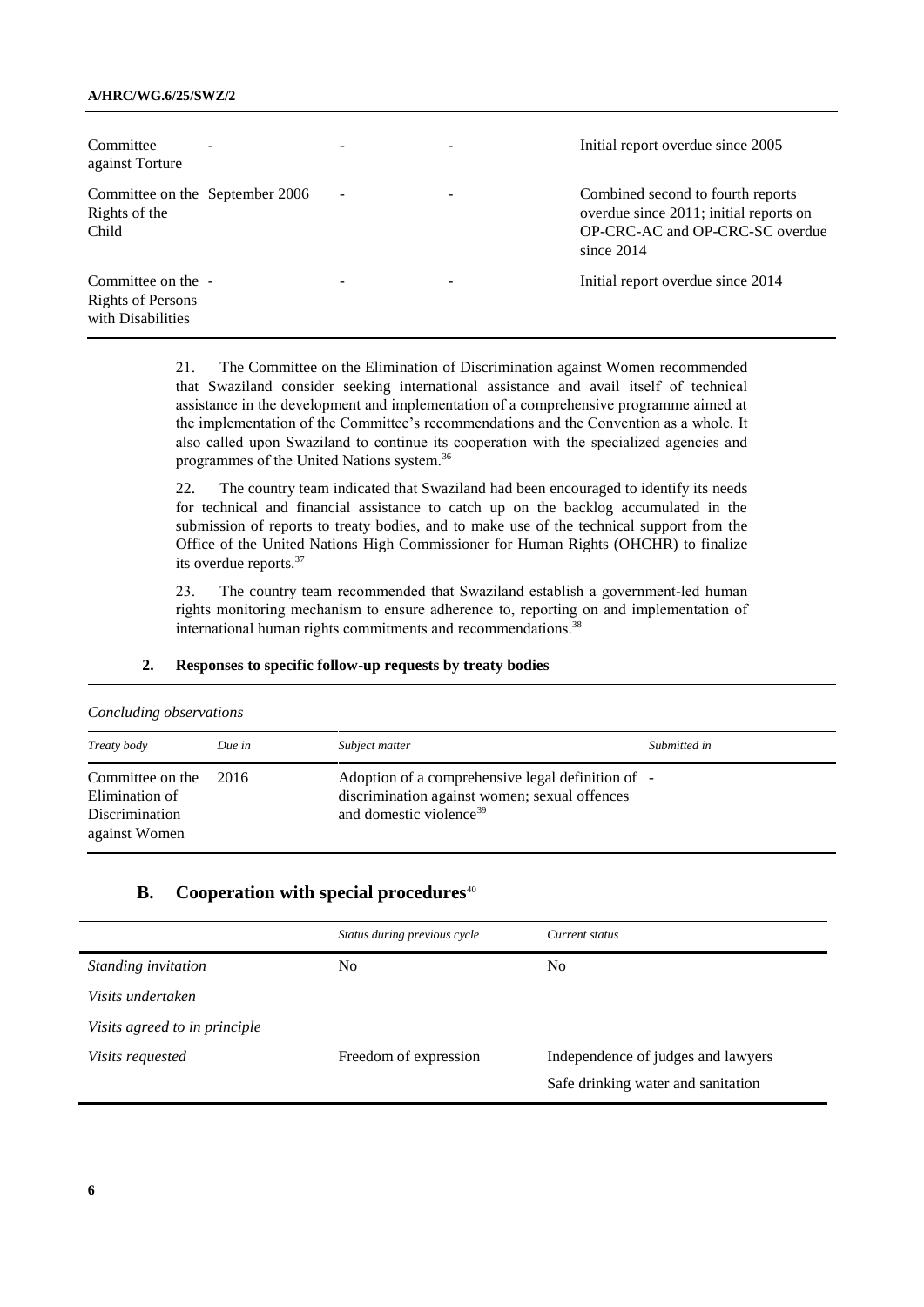Freedom of opinion

Albinism

## **C. Cooperation with the Office of the United Nations High Commissioner for Human Rights**

24. In 2014 and 2015, the OHCHR Regional Office for Southern Africa carried out missions to Swaziland to provide technical assistance on the human rights-based approach in the United Nations Development Assistance Framework/United Nations Partnership Framework and selected other United Nations programmes.<sup>41</sup>

# **III. Implementation of international human rights obligations, taking into account applicable international humanitarian law**

### **A. Equality and non-discrimination**

25. The country team noted that chapter IV of the Constitution governed issues of citizenship, providing for different treatment between men and women regarding acquisition of citizenship through marriage, transfer of citizenship through descent and renunciation of citizenship.<sup>42</sup>

26. The country team recalled that, in the 2011 review, it had been recommended that Swaziland review all national policies and legislation that violated the principle of equality and non-discrimination; abrogate legislative and regulatory provisions that discriminated against women; and adopt new laws in accordance with the principle of gender equality and non-discrimination as set out in CEDAW. 43

27. The Committee on the Elimination of Discrimination against Women noted the efforts of Swaziland to tackle challenges relating to its nationality legislation, but expressed concerns that both the Constitution and the Citizenship Act contained provisions depriving children born to Swazi women and foreign husbands of nationality.<sup>44</sup>

28. The country team stated that no systematic national legislative and policy reform process had been established to align all laws and policies with the principle of equality and non-discrimination as stated in the Constitution, and as espoused in CEDAW. 45

29. According to the country team, most women still faced hindrances in acquiring land through the customary laws and structures. Women's access to land under the traditional land tenure system was largely dependent on the practices, norms, values and judgements of individual traditional leaders and was not regulated or informed by any national land policy. 46

30. The Committee on the Elimination of Discrimination against Women recommended that Swaziland repeal the discriminatory provisions in the Constitution and the Citizenship Act.<sup>47</sup> It also recommended repealing the doctrine of marital power in order to ensure that women have identical legal capacity to that of men to conclude contracts and to administer property, as well as to sue or to be sued.<sup>48</sup>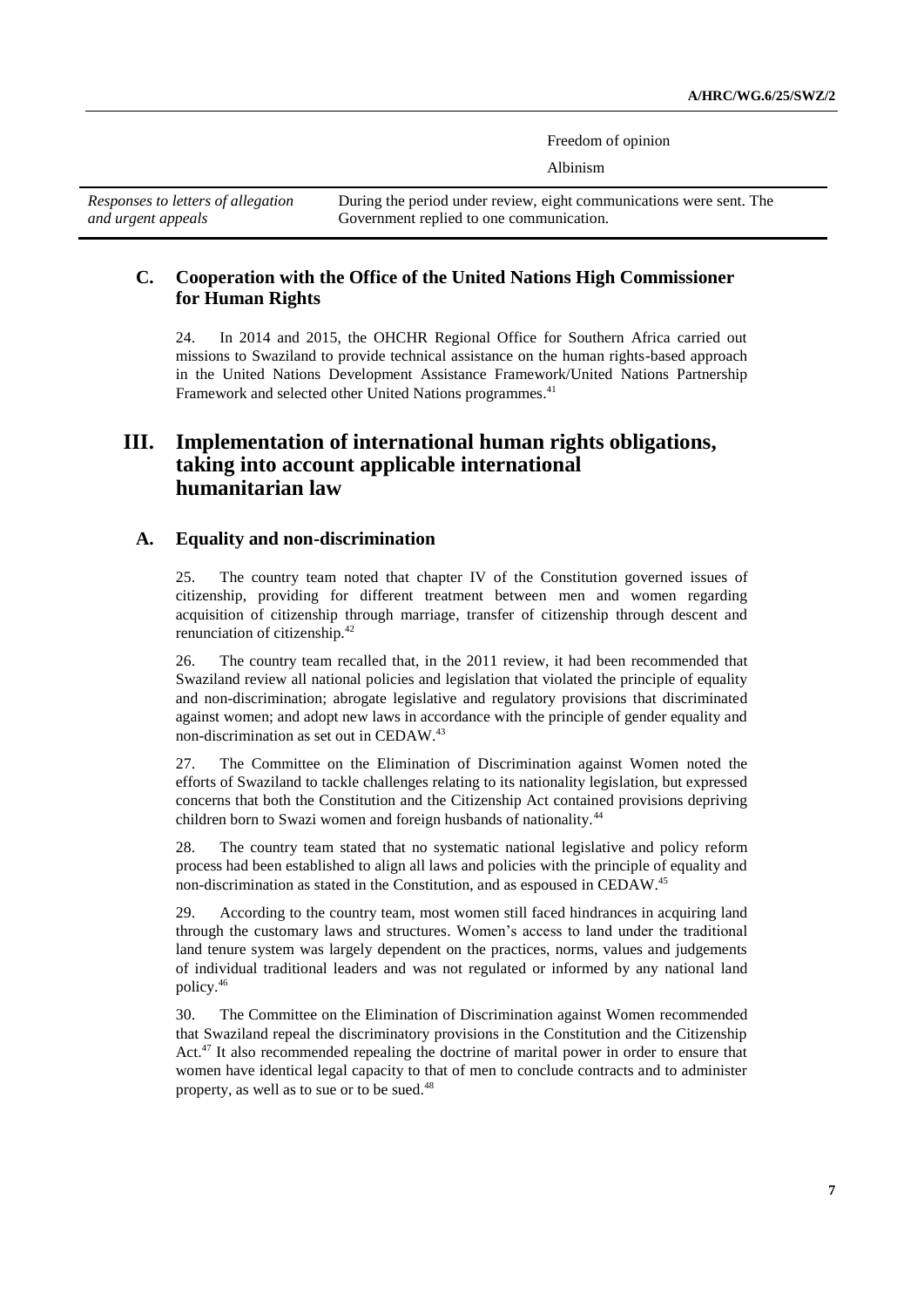31. The Committee on the Elimination of Discrimination against Women was concerned at the persistence of adverse cultural practices and traditions and patriarchal attitudes and stereotypes regarding the roles and responsibilities of women and men in the family and in society. It urged Swaziland to intensify media and other efforts to educate the public and raise awareness about existing sex-based stereotypes with a view to eliminating them.<sup>49</sup>

### **B. Right to life, liberty and security of the person**

32. Concerned at the gruesome murders of women and girls with albinism, whose body parts were harvested for rituals, the Committee on the Elimination of Discrimination against Women recommended that Swaziland urgently establish a national register of persons with albinism and provide protection to women and girls with albinism.<sup>50</sup>

33. The country team stated that national police statistics showed that the incidence of violence (particularly physical and sexual violence against women and children) remained unacceptably high. $51$ 

34. Deeply concerned that the Bill on Sexual Offences and Domestic Violence had lapsed because it did not receive royal assent, the Committee on the Elimination of Discrimination against Women urged Swaziland to enact into law the Bill without further delay and ensure that it is comprehensive. $52$ 

35. The Committee on the Elimination of Discrimination against Women also urged Swaziland to establish a national violence coordination mechanism with a mandate to tackle all forms of violence against women and girls and to coordinate national efforts to prevent and eliminate such violence.<sup>53</sup>

36. The Committee on the Elimination of Discrimination against Women urged Swaziland to encourage reporting of domestic and sexual violence against women and girls, to ensure that complaints are effectively investigated and perpetrators punished with sanctions commensurate with the gravity of the offence and to address the culture of impunity.<sup>54</sup>

37. Concerned about the widespread cases of abuse of and sexual violence against girls in schools by teachers and when travelling to and from school, the Committee on the Elimination of Discrimination against Women recommended that Swaziland adopt measures to prevent and eliminate all abuse of and sexual violence against girls in schools and ensure that perpetrators are adequately punished.<sup>55</sup>

38. Noting that shelters remained inadequate for and inaccessible to women and girls in regions away from the capital, the Committee on the Elimination of Discrimination against Women urged Swaziland to decentralize one-stop centres and shelters to the four regions of the country in order to ensure that women and girls who are victims of violence can gain access to them.<sup>56</sup>

39. Concerned at the lack of programmes aimed at addressing prostitution, including exit programmes, the Committee on the Elimination of Discrimination against Women recommended that Swaziland provide data on existing programmes aimed at addressing prostitution and on implementing exit programmes for women who wish to leave prostitution.<sup>57</sup>

40. The country team recalled that, in its first review, Swaziland had received recommendations regarding the rights of children that focused on the acceleration of the enactment of the Child Protection and Welfare Bill and the strengthening of the functionality of the country's juvenile justice system to ensure that it complied with acceptable international standards.58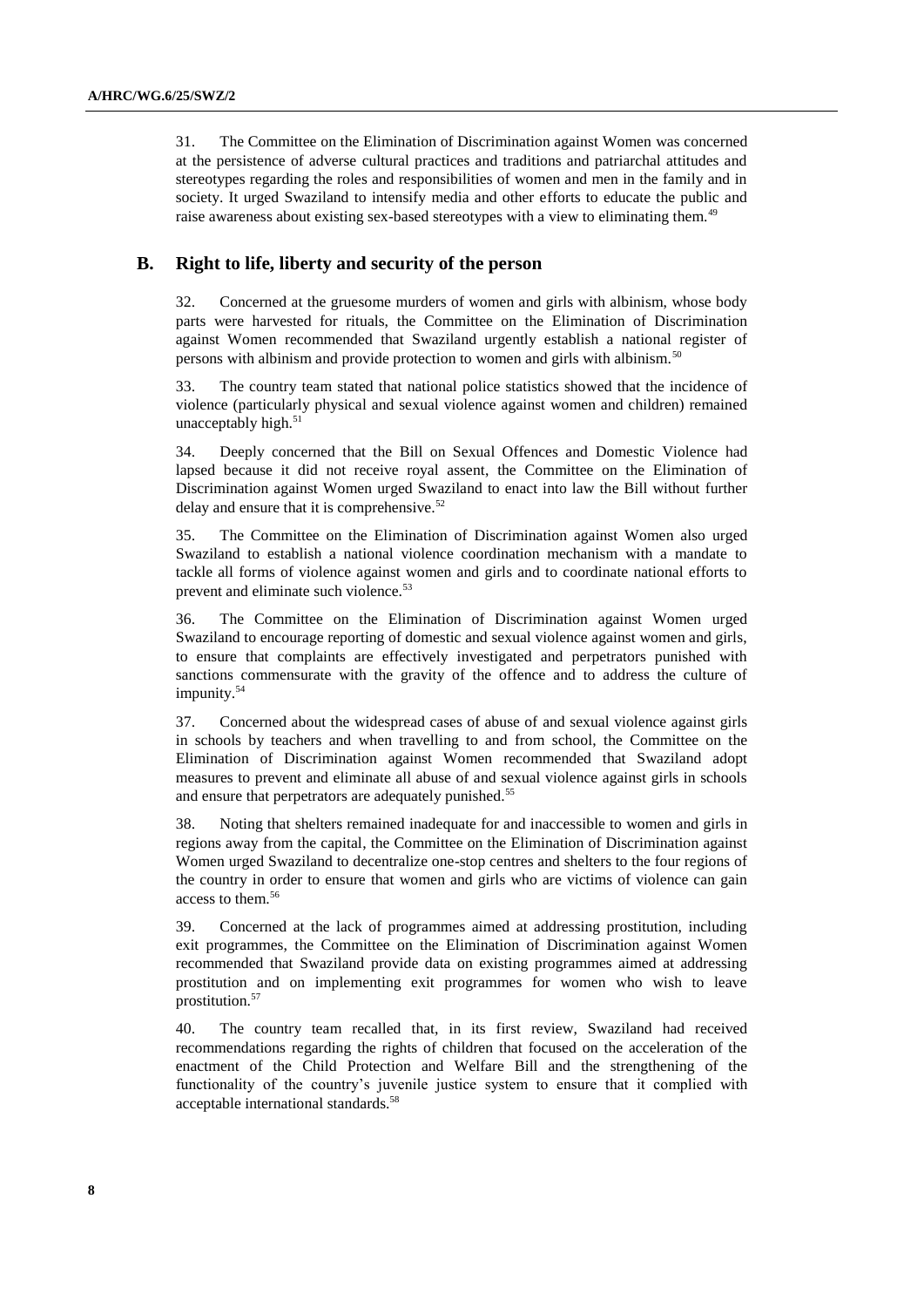41. The country team noted that, in 2012, Swaziland had incorporated CRC into its national legislation, by enacting the Children's Protection and Welfare Act, to improve the legal and institutional frameworks necessary for the protection of children. The Act provided a wide range of protective measures for children, including the establishment and strengthening of national and community structures for the protection and care of children, the setting up of child-sensitive juvenile justice systems and protection from all forms of abuse and exploitation. 59

42. According to the country team, challenges in the implementation of the Act still remained. It stated that the protocols to the Act had not yet been developed, that not all Government sectors had the capacity and/or necessary resources to implement the Act and that a strong centralized coordination and monitoring of the implementation process was missing. $60$ 

43. In 2013, the ILO Committee of Experts on the Application of Conventions and Recommendations requested Swaziland to indicate whether any cases had been brought before the court about the customary practice of forced labour called *kuhlehla* and provide information on the measures taken to formally repeal Swazi Administration Order No. 6 of 1998 concerning the duty of Swazis to obey orders requiring participation in compulsory works, such as compulsory cultivation, anti-soil erosion works and the making, maintenance and protection of roads, which was enforceable with severe penalties for non $compliance.<sup>61</sup>$ 

44. Concerned about the lack of appropriate measures to criminalize corporal punishment and prevent its use in all settings, especially schools, the Committee on the Elimination of Discrimination against Women recommended that Swaziland prohibit corporal punishment and adopt measures aimed at eliminating its use in all settings and promote the use of non-violent forms of discipline.<sup>62</sup>

45. While welcoming the adoption of the People Trafficking and People Smuggling (Prohibition) Act in 2009, the Committee on the Elimination of Discrimination against Women recommended that Swaziland intensify efforts to tackle the root causes of trafficking in women and girls and ensure the rehabilitation and social integration of victims.<sup>63</sup> It also recommended stepping up efforts aimed at bilateral, regional and international cooperation to prevent trafficking. <sup>64</sup> Finally, it recommended that Swaziland increase awareness-raising efforts aimed at promoting reporting of trafficking crimes and early detection of women and girls who are victims of trafficking.<sup>65</sup>

### **C. Administration of justice and the rule of law**

46. Recalling that the 2011 recommendations had focused on the establishment of concrete and immediate measures to guarantee the independence and the impartiality of the judiciary and the improvement of conditions in prisons and detentions centres,<sup>66</sup> the country team noted recent efforts by the Government to improve transparency in the recruitment of judicial officers. Those efforts included the advertisement for and appointment of four judges of the High Court, bringing the number of judges to 17, although none were women. 67

47. The country team noted that the Legal Aid Policy and the Legal Aid Bill had not yet been tabled in Cabinet for approval.<sup>68</sup>

48. The Committee on the Elimination of Discrimination against Women was concerned that there was no legal aid scheme in Swaziland and that complex legal procedures, exorbitant legal fees and the geographical inaccessibility of courts impeded women's access to justice. It recommended that Swaziland ensure that women, especially those belonging to disadvantaged groups, have effective access to justice in all parts of the country.<sup>69</sup> The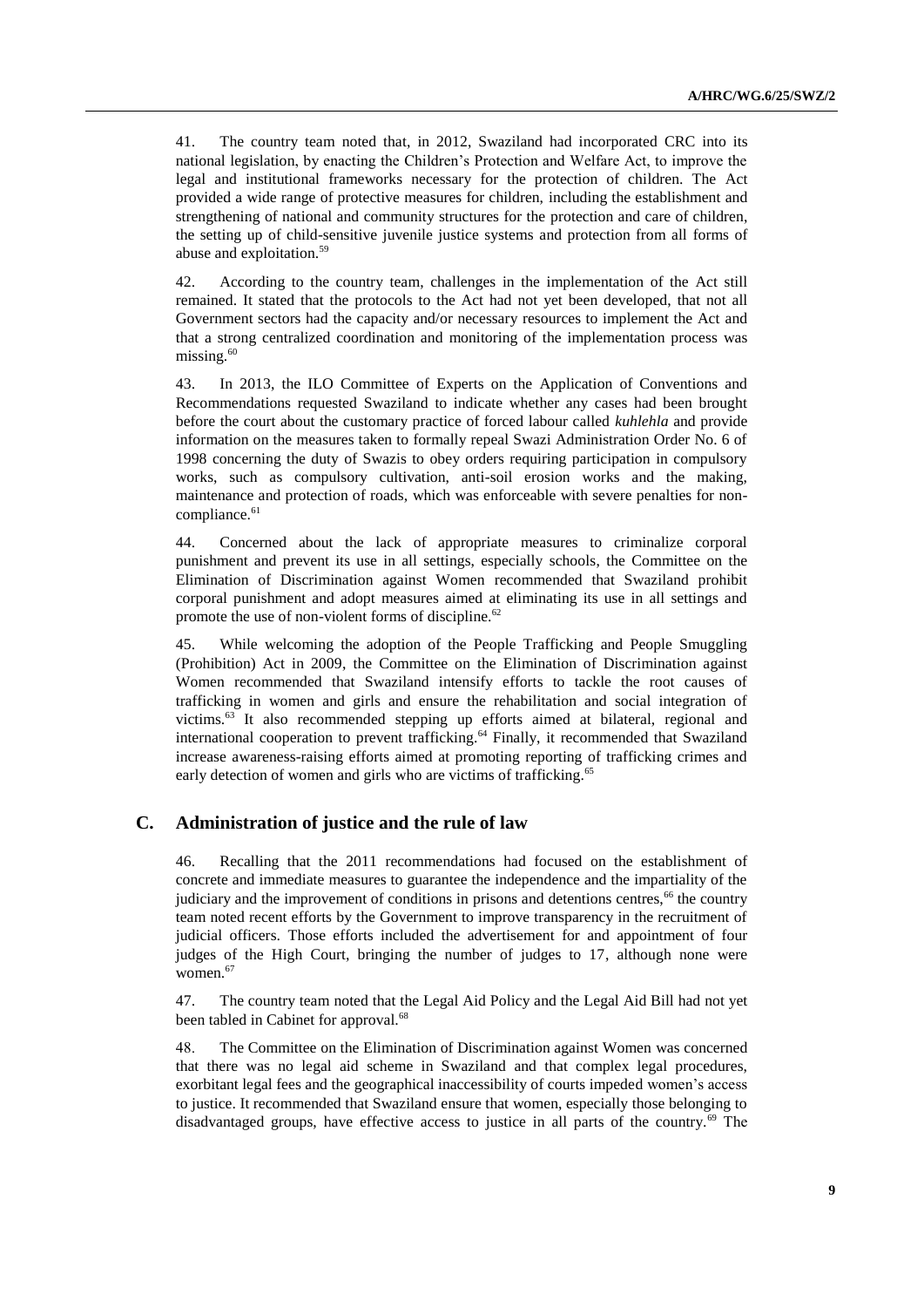country team recommended establishing a government-led and funded national legal aid facility to provide enhanced access to justice for the poor and vulnerable, as well as the finalization and adoption of the Legal Aid Policy.<sup>70</sup>

49. The country team noted that, during the first review, it had been recommended that Swaziland intensify the training programmes for the personnel responsible for law enforcement and develop and implement human rights training programmes for members of the judiciary and law enforcement officials, including the police, security forces and correctional officers.<sup>71</sup>

50. The Committee on the Elimination of Discrimination against Women was concerned at reports that perpetrators of murders of girls and women with albinism were prosecuted for less serious crimes, such as causing grievous bodily harm, and therefore received lenient sentences upon conviction. It recommended that Swaziland ensure that all complaints relating to violence against women and girls with albinism are effectively investigated and perpetrators prosecuted and punished with appropriate sanctions upon conviction.<sup>72</sup>

51. According to the country team, the juvenile justice system remained largely unchanged and no comprehensive assessment had been conducted.<sup>73</sup>

#### **D. Right to marriage and family life**

52. The Committee on the Elimination of Discrimination against Women urged Swaziland to take effective legal measures to prohibit and eliminate child and/or forced marriage and abolish polygamy.<sup>74</sup>

53. The Committee on the Elimination of Discrimination against Women was concerned that Swaziland retained the "fault" principle under its divorce law and that there was a lack of information on the economic impact of the principle on women during the division of matrimonial property, in particular when women were found to be at fault in a divorce case. The Committee called upon Swaziland to separate the fault-based divorce grounds and the distribution of marital property.<sup>75</sup>

### **E. Freedom of expression, association and peaceful assembly, and the right to participate in public and political life**

54. The country team recalled that. in 2011, recommendations made to Swaziland included: ensuring the respect of the rights of all Swazi citizens to freedom of assembly, association and expression, particularly by allowing labour, political and civil society groups to assemble peacefully; easing the legislative and administrative restrictions on the registration and operation of independent media; and developing a legal framework that guaranteed media freedom. 76

55. The United Nations Educational, Scientific and Cultural Organization (UNESCO) recalled that freedom of expression was enshrined in article 24 of the Constitution of Swaziland and could only be restricted if in the interest of defence, public safety, order, morality or health. However, the King had absolute power to interfere and to suspend the constitutional rights at his discretion.<sup>77</sup>

56. UNESCO recommended that Swaziland fully implement the constitutional provision on freedom of expression and introduce a freedom of information law that is in accordance with international standards.<sup>78</sup>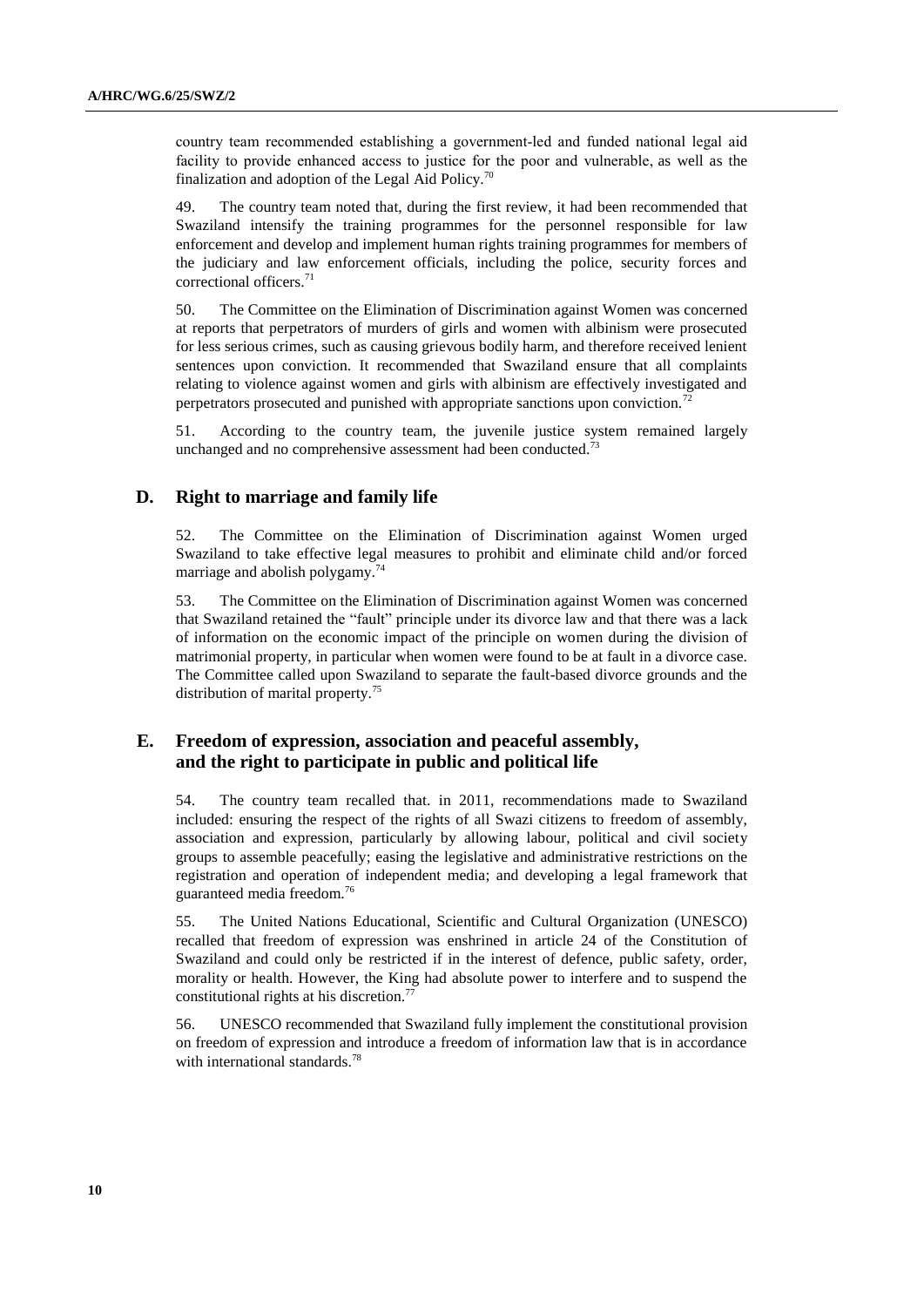57. Four special procedure mandate holders sent a follow-up communication regarding the alleged arbitrary detention, conviction and solitary confinement of human rights lawyer Thulani Maseko for exercising his legitimate right to freedom of opinion and expression.<sup>79</sup>

58. The country team noted that, in July 2014, Mr. Maseko and journalist Bheki Makhubu had been convicted of contempt of court and given prolonged prison sentences for having exercised their rights to freedom of opinion and expression by writing articles critical of the judiciary.<sup>80</sup>

59. Noting that defamation was regarded as a criminal offence<sup>81</sup> and that there was no freedom of information legislation,<sup>82</sup> UNESCO recommended that Swaziland decriminalize defamation and place it within a civil code that is in accordance with international standards.<sup>83</sup>

60. UNESCO stated that there was one major journalists' union in Swaziland, which had passed a code of ethics and could thus implement some functions of a self-regulatory body.<sup>84</sup>

61. UNESCO noted that the Swaziland Media Complaints Commission, a selfregulatory body of journalists and other media workers, had been officially registered in 2011 following a 14-year effort by local media organizations. $85$ 

62. The country team noted that only one State-owned and religious radio station was licensed to operate. Community radio space remained restricted. Although print media was open to private licensing, a high level of surveillance by State organs continued to undermine the media's independence.<sup>86</sup>

63. According to the country team, no significant progress had been achieved in the area of freedom of assembly and association. Political parties remained banned and their leaders remained under constant threat of prosecution under the Public Order Act, the Suppression of Terrorism Act and the Sedition and Subversive Activities Act.<sup>87</sup>

64. The country team noted that the registration of the Trade Union Coalition of Swaziland was indicative of some progress towards the freedom of assembly for labour formations and that the Government was currently reviewing guidance on conduct during public protests.<sup>88</sup>

65. The Committee on the Elimination of Discrimination against Women noted that section 86 of the Constitution set a quota of 30 per cent representation of women in Parliament and expressed concern that such provisions had not been fully implemented in the 2008 and 2013 parliamentary elections. It called upon Swaziland to fully invoke the legislative provisions on temporary special measures to increase the representation of women in Parliament.<sup>89</sup>

66. Concerned at the lack of information on the impact of the *tinkhundla* electoral system, which banned political parties, on the political participation of women, the Committee on the Elimination of Discrimination against Women recommended that Swaziland undertake a comprehensive study on the impediments that the *tinkhundla*  electoral system presents to women who seek to stand for political office.<sup>90</sup>

67. The Committee on the Elimination of Discrimination against Women was concerned at reports that women were largely excluded from participating in decision-making on matters of rural development and policy owing to persisting negative social and cultural norms regarding their participation. It called upon Swaziland to facilitate the participation of women in decision-making regarding rural development programmes and policies.<sup>9</sup>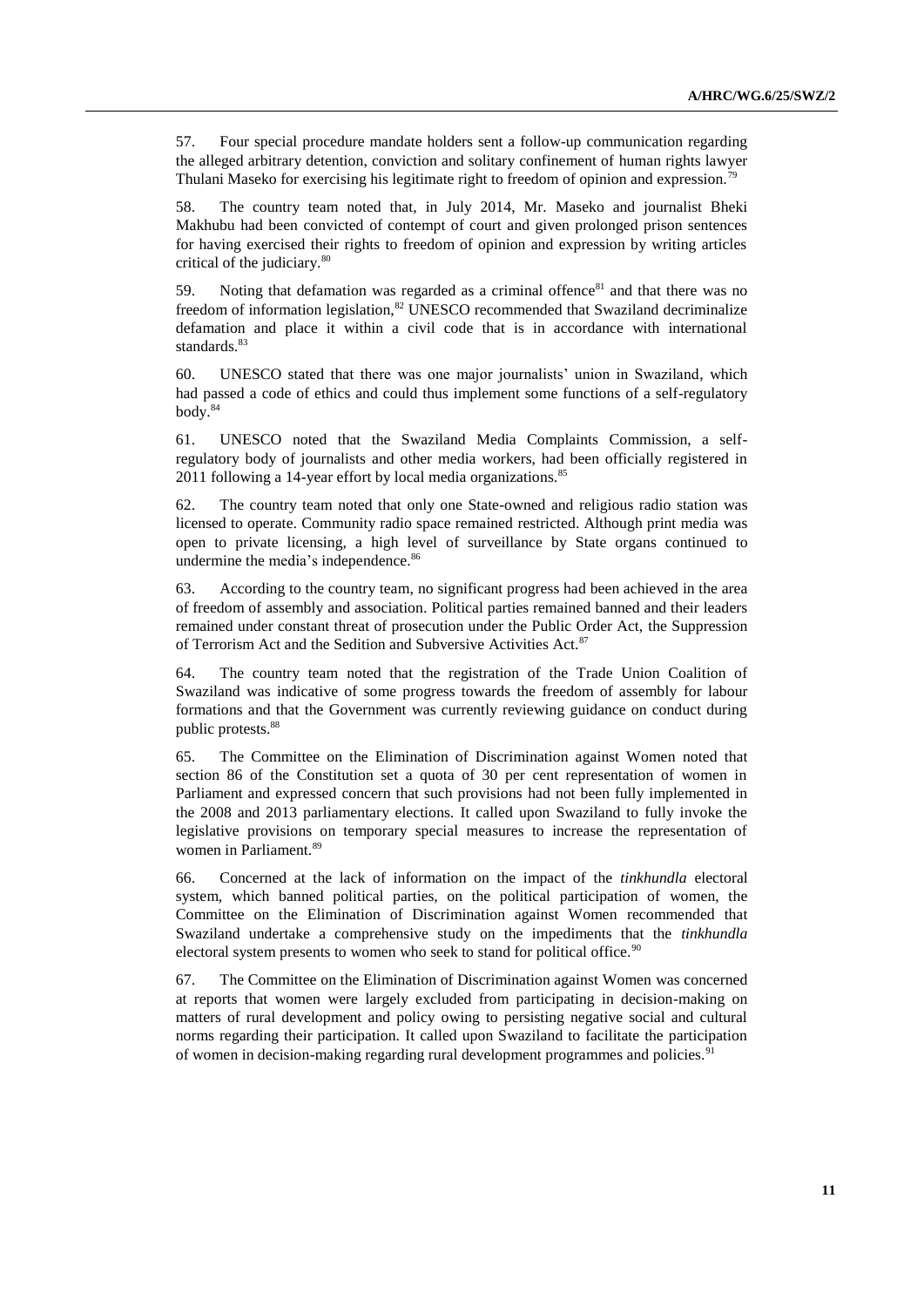### **F. Right to work and to just and favourable conditions of work**

68. The Committee on the Elimination of Discrimination against Women was concerned about the continued occupational segregation between women and men in the labour market and the fact that women were concentrated in low-paid jobs in the informal economy. It called upon Swaziland to intensify efforts to promote the entry of women into the formal economy, to strengthen efforts aimed at eliminating structural inequalities and occupational segregation and to adopt measures to narrow and close the gender pay gap by, among other things, regularly reviewing wages in sectors in which women are concentrated.<sup>92</sup>

69. In 2014, the ILO Committee of Experts requested Swaziland to take or envisage taking measures to, inter alia, improve women's access to employment and occupation, education, vocational training and occupational guidance.<sup>93</sup>

70. Concerned about the non-compliance by the private sector with the provisions of the Employment Act that provided for 12 weeks of maternity leave, the Committee on the Elimination of Discrimination against Women called upon Swaziland to conduct regular labour inspections and enforce compliance with labour laws by private employers, especially in relation to maternity leave.<sup>94</sup>

#### **G. Right to social security and to an adequate standard of living**

71. The country team recalled that, in the first universal periodic review, it had been recommended that Swaziland strengthen the policy coordination and implementation of national programmes in the area of food and nutrition security, as well as the access to adequate, clean and safe drinking water, especially for the population living below poverty  $line<sup>95</sup>$ 

72. The country team reported the draft national food and nutrition policy had just been finalized for submission to Cabinet for endorsement. It added that the Government continued to implement a project targeting provision of adequate, clean and safe drinking water for the population, especially in the most deprived regions of the country, such as Lubombo and Shiselweni.<sup>96</sup>

73. Concerned at the lack of income-generating opportunities for rural women, the Committee on the Elimination of Discrimination against Women called upon Swaziland to continue to expand women's access to microfinance and microcredit at low interest rates.<sup>97</sup>

74. The Committee on the Elimination of Discrimination against Women noted the provision by Swaziland of small financial grants to older persons and efforts to improve the lives of women with disabilities and widows. It called upon Swaziland to pay special attention to the needs of older women, women with disabilities and widows to ensure that they enjoy equal access to health care, training, employment and other rights.<sup>98</sup>

75. The country team recommended that Swaziland strengthen its Department of Social Welfare and its Disability Unit.<sup>99</sup>

#### **H. Right to health**

76. The country team recalled that, in 2011, specific recommendations had been made during the universal periodic review on HIV/AIDS, such as that a national strategy on HIV/AIDS should be developed, including strategies to eliminate stigma and discrimination, and the national HIV/AIDS prevention, care and treatment programmes should be further strengthened.<sup>100</sup>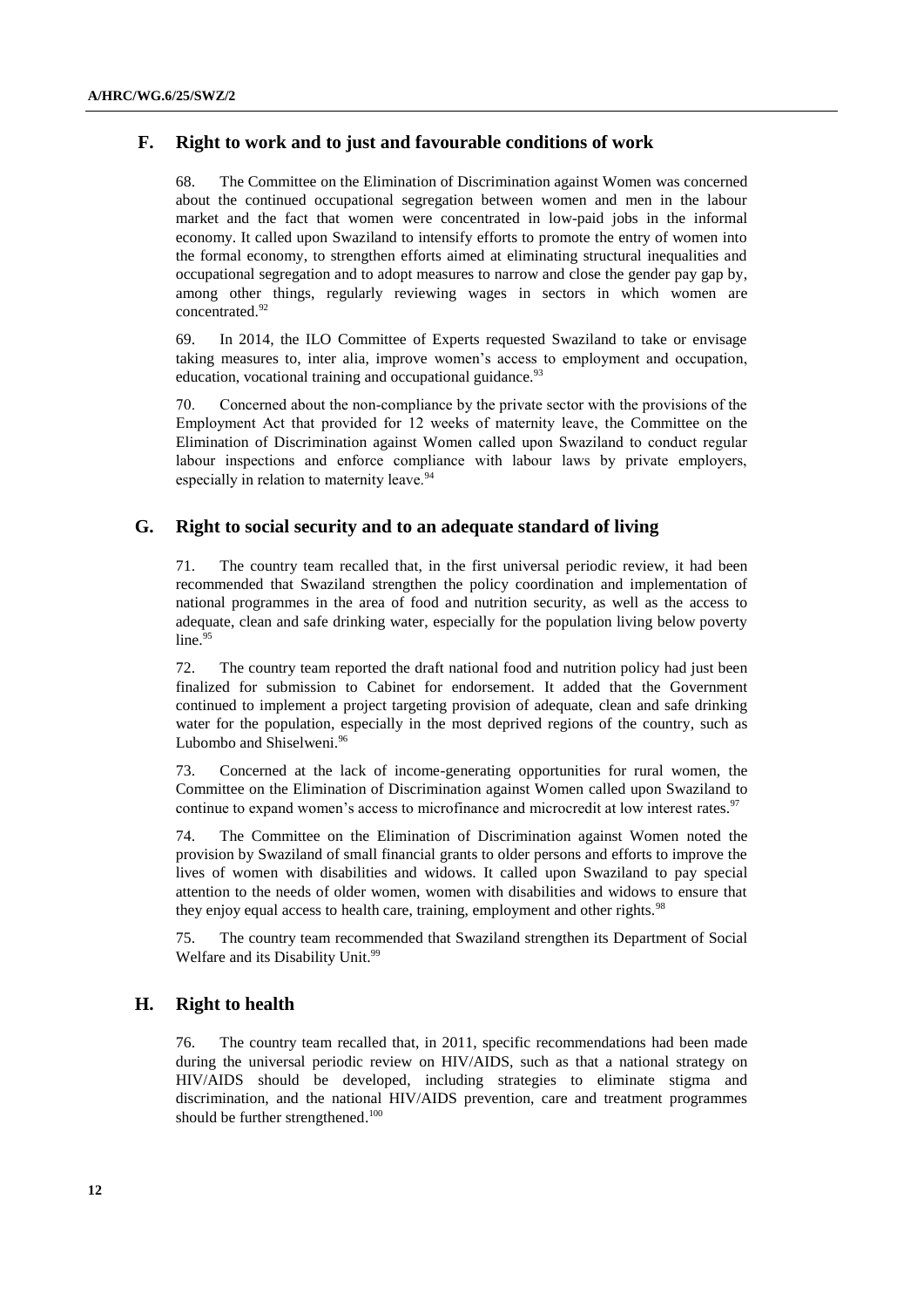77. The country team noted that Swaziland had the highest HIV prevalence in the world at 26 per cent among the sexually active population, with the rate of HIV infection higher among women than men. In 2014, the Extended National Strategic Framework on HIV/AIDS (2014-2018) had been adopted, the main goals of which were: to reduce new HIV infections among adults and children by 50 per cent by 2015; to reduce mortality and morbidity among people living with HIV; to alleviate the socioeconomic impacts of HIV/AIDS among vulnerable groups; and to improve efficiencies and effectiveness in the national response planning, coordination and service delivery.<sup>101</sup>

78. According to the country team, Swaziland had made progress in its HIV response since 2011. Coverage of prevention of mother-to-child transmission had increased over the years and HIV testing had been decentralized to the primary health-care level.<sup>102</sup> However, the achievements had been compromised by the high rate of new HIV infections. Although HIV incidence decreased from 2.5 per cent in 2011, it was still high at 1.8 per cent in 2013.<sup>103</sup>

79. The Committee on the Elimination of Discrimination against Women called upon Swaziland to intensify the implementation of HIV/AIDS response strategies, especially preventive strategies, and to continue to provide free antiretroviral treatment to all women and men living with HIV/AIDS.<sup>104</sup>

80. Recalling that it had been recommended in the 2011 review that Swaziland increase investments to reduce the high maternal mortality and the rate of child mortality, $105$  the country team stated that overall maternal mortality and neonatal mortality remained high, with maternal mortality currently estimated at 593 per 100,000 live births and neonatal mortality at 20 per 1,000 births.<sup>106</sup>

81. The Committee on the Elimination of Discrimination against Women called upon Swaziland to step up efforts to reduce the incidence of maternal mortality, such as providing safe abortion and post-abortion care services.<sup>107</sup> The country team recommended that Swaziland develop clear procedures and guidelines on the implementation of constitutionally sanctioned abortion, for example in cases of pregnancy resulting from rape or incest or on medical grounds. 108

#### **I. Right to education**

82. The country team recalled that Swaziland had been encouraged in the first review to continue pursuing the right to education for all, with particular attention given to the realization of that right for girls. Strengthening awareness-raising campaigns to ensure the use of alternative disciplinary measures to corporal punishments, in accordance with the human dignity of the child, had also been recommended.<sup>109</sup>

83. The country team stated that Swaziland had continued its efficient implementation of the Free Primary Education programme, with net enrolment rates remaining above 90 per cent. Primary school attendance stood at 97 per cent for boys and 98 per cent for girls. About 60 per cent of learners in primary schools were orphaned or vulnerable children.<sup>110</sup>

84. Noting that net enrolment at secondary level was extremely low (27 per cent) and that it was coupled with a low retention rate, especially for boys, the country team stated that contributing factors included the prohibitive cost of secondary school education, adolescent pregnancy and violence in and around schools.<sup>111</sup>

85. The Committee on the Elimination of Discrimination against Women recommended that Swaziland remove the indirect costs of primary education, such as payment for school uniforms, to ensure that it is free and accessible to girls.<sup>112</sup>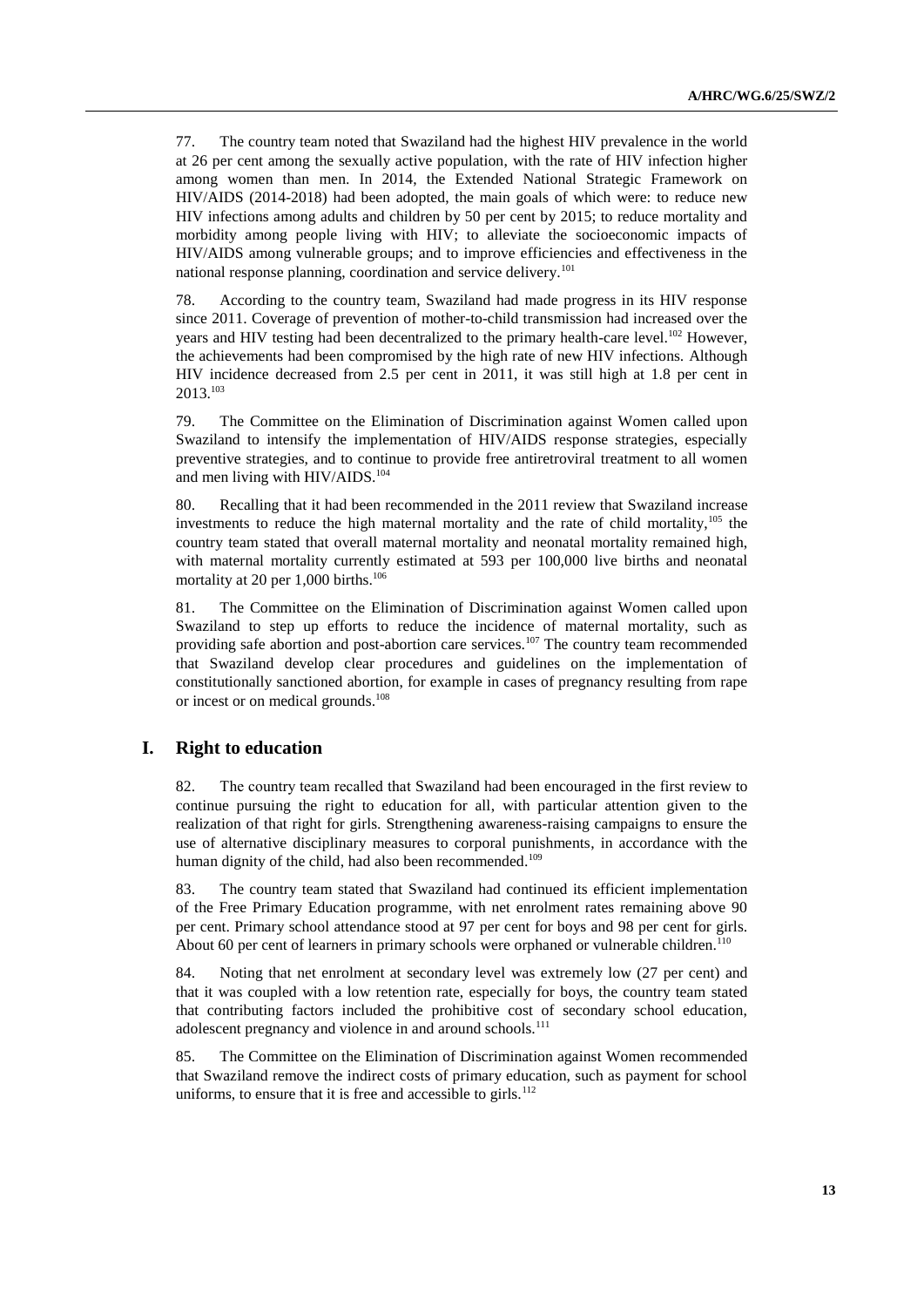86. Concerned about the increasing number of girls who drop out of school, mainly as a result of teenage pregnancy, the Committee on the Elimination of Discrimination against Women recommended that Swaziland promote their re-entry after they have given birth.<sup>113</sup>

87. In 2013, the ILO Committee of Experts urged Swaziland to strengthen its efforts to improve the functioning of the education system and to provide concrete information on the measures taken to improve access to free basic education to children at the primary level and decrease dropout rates.<sup>114</sup>

88. UNESCO strongly encouraged Swaziland to continue efforts to guarantee better implementation of education plans and strengthen access to education for all, including reintegration of dropout students, students with prison sentences, immigrant students and other marginalized groups of society.<sup>115</sup>

89. UNESCO encouraged Swaziland to continue putting in place human rights education, including conducting awareness-raising campaigns to prevent corporal punishment in all settings and violence against women and lesbian, gay, bisexual and transgender communities in teacher training and as part of school curricula.<sup>116</sup>

### **J. Migrants, refugees and asylum seekers**

90. UNHCR stated that, as of June 2015, Swaziland was hosting some 539 refugees and 321 asylum seekers and that education, health and other services were provided by the Government for the asylum seekers and refugees who resided in the Malindza reception centre.<sup>117</sup>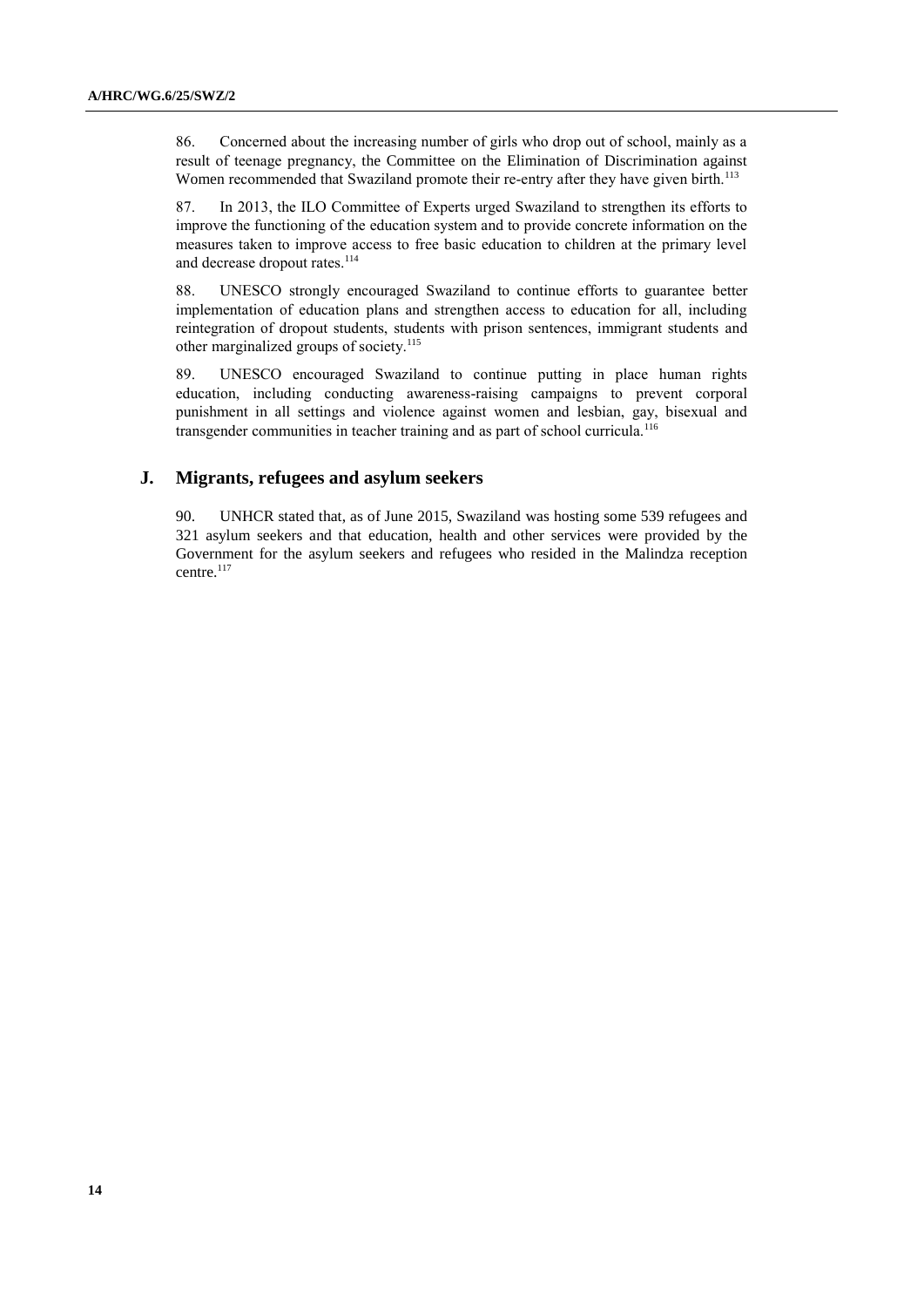#### *Notes*

- $1$  Unless indicated otherwise, the status of ratification of instruments listed in the table may be found on the official website of the United Nations Treaty Collection database, Office of Legal Affairs of the United Nations Secretariat, [http://treaties.un.org/.](http://treaties.un.org/) Please also refer to the United Nations compilation on Swaziland from the previous cycle (A/HRC/WG.6/12/SWZ/2).
- <sup>2</sup> The following abbreviations have been used in the present document:

| <b>ICERD</b>     | International Convention on the Elimination of All Forms of Racial           |
|------------------|------------------------------------------------------------------------------|
|                  | Discrimination                                                               |
| <b>ICESCR</b>    | International Covenant on Economic, Social and Cultural Rights               |
| <b>OP-ICESCR</b> | <b>Optional Protocol to ICESCR</b>                                           |
| <b>ICCPR</b>     | International Covenant on Civil and Political Rights                         |
| <b>ICCPR-OP1</b> | <b>Optional Protocol to ICCPR</b>                                            |
| <b>ICCPR-OP2</b> | Second Optional Protocol to ICCPR, aiming at the abolition of the            |
|                  | death penalty                                                                |
| <b>CEDAW</b>     | Convention on the Elimination of All Forms of Discrimination against         |
|                  | Women                                                                        |
| <b>OP-CEDAW</b>  | <b>Optional Protocol to CEDAW</b>                                            |
| <b>CAT</b>       | Convention against Torture and Other Cruel, Inhuman or Degrading             |
|                  | <b>Treatment or Punishment</b>                                               |
| OP-CAT           | Optional Protocol to CAT                                                     |
| <b>CRC</b>       | Convention on the Rights of the Child                                        |
| <b>OP-CRC-AC</b> | Optional Protocol to CRC on the involvement of children in armed<br>conflict |
| OP-CRC-SC        | Optional Protocol to CRC on the sale of children, child prostitution         |
|                  | and child pornography                                                        |
| OP-CRC-IC        | Optional Protocol to CRC on a communications procedure                       |
| <b>ICRMW</b>     | International Convention on the Protection of the Rights of All              |
|                  | Migrant Workers and Members of Their Families                                |
| <b>CRPD</b>      | Convention on the Rights of Persons with Disabilities                        |
| <b>OP-CRPD</b>   | <b>Optional Protocol to CRPD</b>                                             |
| <b>ICPPED</b>    | International Convention for the Protection of All Persons from              |
|                  | <b>Enforced Disappearance</b>                                                |

- Enforced Disappearance<br>
<sup>3</sup> Individual complaints: ICCPR-OP 1, art. 1; OP-CEDAW, art. 1; OP-CRPD, art. 1; OP-ICESCR, art. 1; OP-CRC-IC, art. 5; ICERD, art. 14; CAT, art. 22; ICRMW, art. 77; and ICPPED, art. 31. Inquiry procedure: OP-CEDAW, art. 8; CAT, art. 20; ICPPED, art. 33; OP-CRPD, art. 6; OP-ICESCR, art. 11; and OP-CRC-IC, art. 13. Inter-State complaints: ICCPR, art. 41; ICRMW, art. 76; ICPPED, art. 32; CAT, art. 21; OP-ICESCR, art. 10; and OP-CRC-IC, art. 12. Urgent action: ICPPED, art. 30.
- 4 See CEDAW/C/SWZ/CO/1-2, paras. 44 and 49.
- 5 See United Nations country team submission for the universal periodic review of Swaziland, para. 4. See also UNESCO submission for the universal periodic review of Swaziland, table I.1.
- <sup>6</sup> Protocol to Prevent, Suppress and Punish Trafficking in Persons, Especially Women and Children, supplementing the United Nations Convention against Transnational Organized Crime.
- 7 1951 Convention relating to the Status of Refugees and its 1967 Protocol, 1954 Convention relating to the Status of Stateless Persons, and 1961 Convention on the Reduction of Statelessness.
- 8 Geneva Convention for the Amelioration of the Condition of the Wounded and Sick in Armed Forces in the Field (First Convention); Geneva Convention for the Amelioration of the Condition of Wounded, Sick and Shipwrecked Members of Armed Forces at Sea (Second Convention); Geneva Convention relative to the Treatment of Prisoners of War (Third Convention); Geneva Convention relative to the Protection of Civilian Persons in Time of War (Fourth Convention); Protocol Additional to the Geneva Conventions of 12 August 1949, and relating to the Protection of Victims of International Armed Conflicts (Protocol I); Protocol Additional to the Geneva Conventions of 12 August 1949, and relating to the Protection of Victims of Non-International Armed Conflicts (Protocol II). For the official status of ratifications, see International Committee of the Red Cross, www.icrc.org/ihl.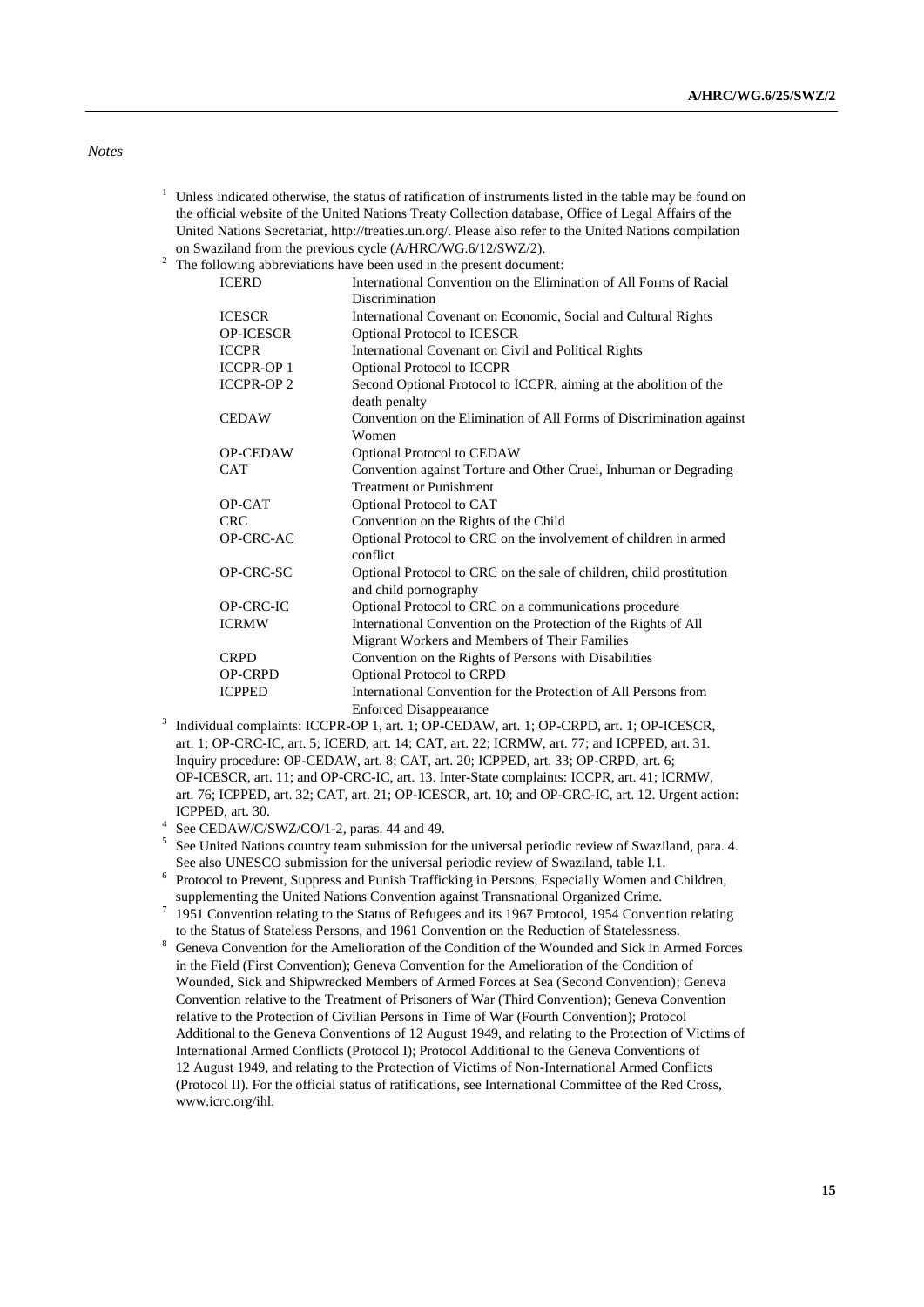- 9 Protocol Additional to the Geneva Conventions of 12 August 1949, and relating to the Adoption of an Additional Distinctive Emblem (Protocol III). For the official status of ratifications, see International Committee of the Red Cross, www.icrc.org/ihl.
- <sup>10</sup> International Labour Organization (ILO) Forced Labour Convention, 1930 (No. 29); Abolition of Forced Labour Convention, 1957 (No. 105); Freedom of Association and Protection of the Right to Organise Convention, 1948 (No. 87); Right to Organise and Collective Bargaining Convention, 1949 (No. 98); Equal Remuneration Convention, 1951 (No. 100); Discrimination (Employment and Occupation) Convention, 1958 (No. 111); Minimum Age Convention, 1973 (No. 138); Worst Forms of Child Labour Convention, 1999 (No. 182).
- <sup>11</sup> ILO Indigenous and Tribal Peoples Convention, 1989 (No. 169) and Domestic Workers Convention, 2011 (No. 189).
- <sup>12</sup> See country team submission for the universal periodic review of Swaziland, para. 55.
- <sup>13</sup> Ibid., para. 9.
- <sup>14</sup> Ibid., para. 56.
- <sup>15</sup> Ibid., para. 34.
- <sup>16</sup> Ibid., para. 35.
- <sup>17</sup> ILO progress report C.App./D.14, p. 2. Available at www.ilo.org/wcmsp5/groups/public/---ed\_norm/---relconf/documents/meetingdocument/wcms\_374772.pdf.
- <sup>18</sup> See CEDAW/C/SWZ/CO/1-2, paras. 8 and 9. See also country team submission for the universal periodic review of Swaziland, paras. 17 and 56, and ILO Committee of Experts on the Application of Conventions and Recommendations, observation concerning the Worst Forms of Child Labour Convention, 1999 (No. 182) – Swaziland, adopted in 2013, published 103rd ILC session (2014), available from www.ilo.org/dyn/normlex/en/f?p=1000:13100:0::NO:13100:P13100\_COMMENT\_ID: 3149073:NO.
- <sup>19</sup> See CEDAW/C/SWZ/CO/1-2, para. 11.
- <sup>20</sup> Ibid., para. 9. See also country team submission for the universal periodic review of Swaziland, para. 56.
- <sup>21</sup> See CEDAW/C/SWZ/CO/1-2, paras. 10 and 11.<br><sup>22</sup> A/HBC/28/85, p. 124. See also UNHCP submiss
- <sup>22</sup> A/HRC/28/85, p. 124. See also UNHCR submission for the universal periodic review of Swaziland, p. 6.
- <sup>23</sup> UNHCR submission for the universal periodic review of Swaziland, p. 7.
- $^{24}$  Ibid., p. 6.<br> $^{25}$  Ibid. p. 2.
- Ibid., p. 2.
- <sup>26</sup> Ibid., p. 3.
- $\frac{27}{28}$  Ibid., p. 4.
- See country team submission for the universal periodic review of Swaziland, para. 7.
- <sup>29</sup> Ibid., para. 5.
- <sup>30</sup> Ibid., para. 50. See also CEDAW/C/SWZ/CO/1-2, paras. 12 and 13.
- <sup>31</sup> Ibid., para. 53.
- $32$  See CEDAW/C/SWZ/CO/1-2, paras. 14 and 15.
- $33$  See country team submission for the universal periodic review of Swaziland, para. 56.
- <sup>34</sup> Ibid., para. 51.
- <sup>35</sup> Ibid., para. 56.
- $36$  See CEDAW/C/SWZ/CO/1-2, para. 48.
- See country team submission for the universal periodic review of Swaziland, para. 52.
- <sup>38</sup> Ibid., para. 56.
- $39$  See CEDAW/C/SWZ/CO/1-2, para. 50.
- For the titles of special procedure mandate holders, see www.ohchr.org/EN/HRBodies/SP/Pages/Welcomepage.aspx.
- <sup>41</sup> OHCHR, "OHCHR's approach to field work" (2014), p. 157.
- <sup>42</sup> See country team submission for the universal periodic review of Swaziland, para. 13.
- $^{43}$  Ibid., para. 10.
- <sup>44</sup> See CEDAW/C/SWZ/CO/1-2, para. 28.
- <sup>45</sup> See country team submission for the universal periodic review of Swaziland, para. 12.<br><sup>46</sup> Ibid. para. <sup>14</sup>
- $^{46}$  Ibid., para. 14.
- See CEDAW/C/SWZ/CO/1-2, para. 29.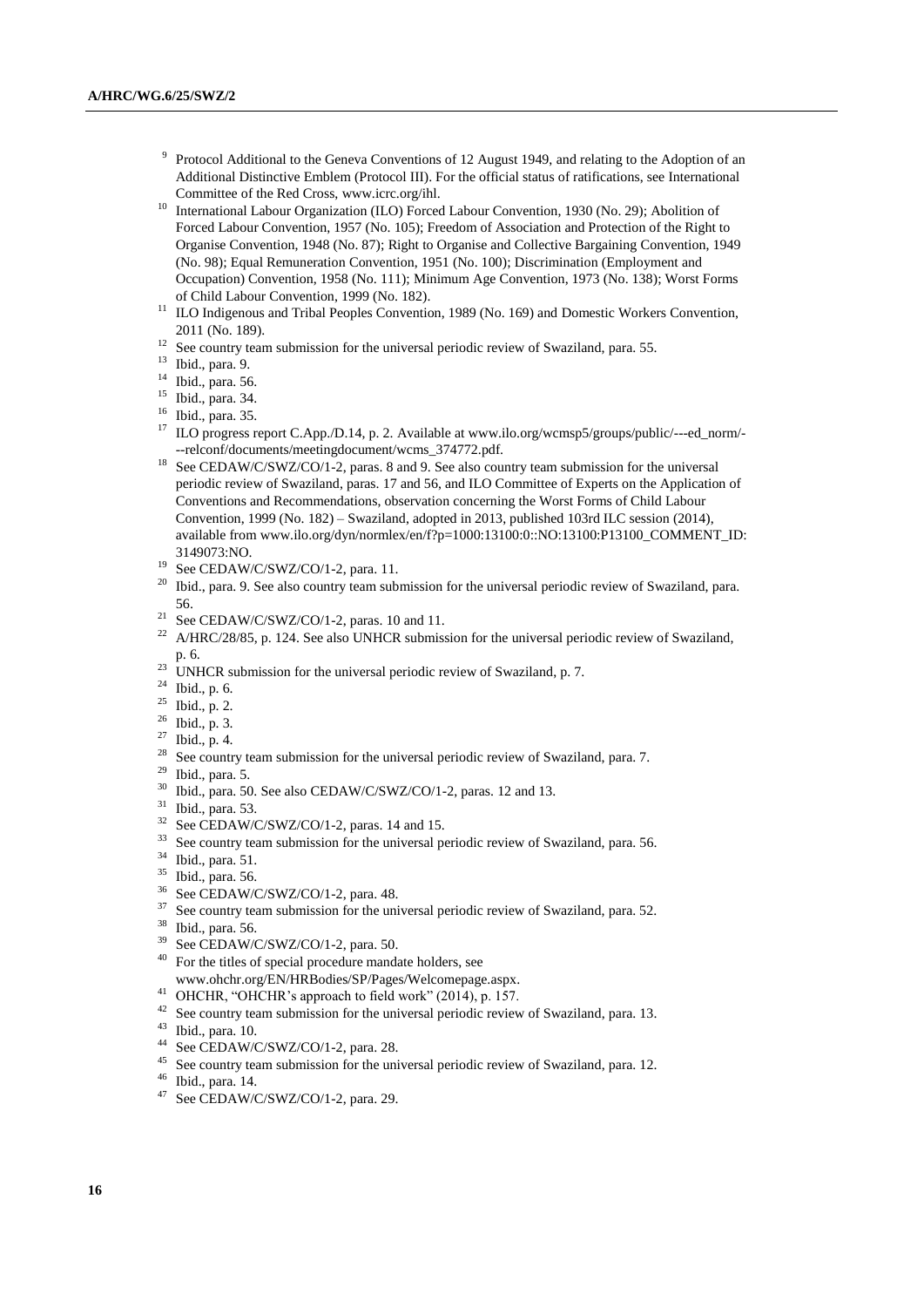- $^{48}$  Ibid., para. 41.
- $^{49}$  Ibid., paras. 18 and 19.
- $^{50}$  Ibid., paras. 22 and 23.
- <sup>51</sup> See country team submission for the universal periodic review of Swaziland, para. 18.<br><sup>52</sup> See CEDAW/C/SW7/CO/1.2, paras. 20 and 21.
- See CEDAW/C/SWZ/CO/1-2, paras. 20 and 21.
- <sup>53</sup> Ibid., para.21.
- $^{54}$  Ibid., para. 21.
- <sup>55</sup> Ibid., paras. 30 and 31.
- <sup>56</sup> Ibid., paras. 20 and 21.
- <sup>57</sup> Ibid., paras. 24 and 25.
- <sup>58</sup> See country team submission for the universal periodic review of Swaziland, para. 15.
- <sup>59</sup> Ibid., para. 16.
- <sup>60</sup> Ibid., para. 18.
- <sup>61</sup> ILO Committee of Experts on the Application of Conventions and Recommendations, observation concerning the Forced Labour Convention, 1930 (No. 29) – Swaziland, adopted in 2013, published 103rd ILC session (2014), available from www.ilo.org/dyn/normlex/en/f?p= 1000:13100:0::NO:13100:P13100\_COMMENT\_ID:3148962:NO.
- $^{62}$  See CEDAW/C/SWZ/CO/1-2, paras. 30 and 31.
- <sup>63</sup> Ibid., paras. 24 and 25.
- <sup>64</sup> Ibid., para. 25.
- <sup>65</sup> Ibid., para. 25.
- <sup>66</sup> See country team submission for the universal periodic review of Swaziland, para. 20.
- $^{67}$  Ibid., para. 22.
- $^{68}$  Ibid., para. 23.
- $^{69}$  See CEDAW/C/SWZ/CO/1-2, paras. 12 and 13.<br><sup>70</sup> See country team submission for the universal parallel
- <sup>70</sup> See country team submission for the universal periodic review of Swaziland, para. 56.<br><sup>71</sup> Ibid. para. 51
- $\frac{71}{72}$  Ibid., para. 51.
- <sup>72</sup> See CEDAW/C/SWZ/CO/1-2, paras. 22 and 23.<br><sup>73</sup> See country team submission for the universal parallel
- <sup>73</sup> See country team submission for the universal periodic review of Swaziland, para. 19.<br><sup>74</sup> See CEDAW/C/SW7/CO/1.2, para. 10.
- See CEDAW/C/SWZ/CO/1-2, para. 19.
- $75$  Ibid., paras. 42 and 43.
- <sup>76</sup> See country team submission for the universal periodic review of Swaziland, para. 25.<br><sup>77</sup> See UNESCO submission for the universal periodic rayion of Swaziland, para. 56
- See UNESCO submission for the universal periodic review of Swaziland, para. 56.
- <sup>78</sup> Ibid., para. 67.
- <sup>79</sup> A/HRC/30/27, p. 17.
- <sup>80</sup> See country team submission for the universal periodic review of Swaziland, para. 28.
- <sup>81</sup> See UNESCO submission for the universal periodic review of Swaziland, para. 57.
- <sup>82</sup> Ibid., para. 58.
- <sup>83</sup> Ibid., para. 67.
- <sup>84</sup> Ibid., para. 59.
- <sup>85</sup> Ibid., para. 60.
- <sup>86</sup> See country team submission for the universal periodic review of Swaziland, para. 27.
- <sup>87</sup> Ibid., para. 26.
- $\frac{88}{89}$  Ibid., para. 28.
- See CEDAW/C/SWZ/CO/1-2, paras. 16 and 17.
- <sup>90</sup> Ibid., paras. 26 and 27.
- $91$  Ibid., paras. 36 and 37.
- $^{92}$  Ibid., paras. 32 and 33.
- ILO Committee of Experts on the Application of Conventions and Recommendations, direct request concerning the Discrimination (Employment and Occupation) Convention, 1958 (No. 111) – Swaziland, adopted in 2014, published 104th ILC session (2015), available from www.ilo.org/ dyn/normlex/en/f?p=1000:13100:0::NO:13100:P13100\_COMMENT\_ID:3187773:NO.
- <sup>94</sup> See CEDAW/C/SWZ/CO/1-2, paras. 32 and 33.<br><sup>95</sup> See construction inheritation for the universal p
- See country team submission for the universal periodic review of Swaziland, para. 39.
- $\frac{96}{97}$  Ibid., para. 41.
- See CEDAW/C/SWZ/CO/1-2, paras. 36 and 37.